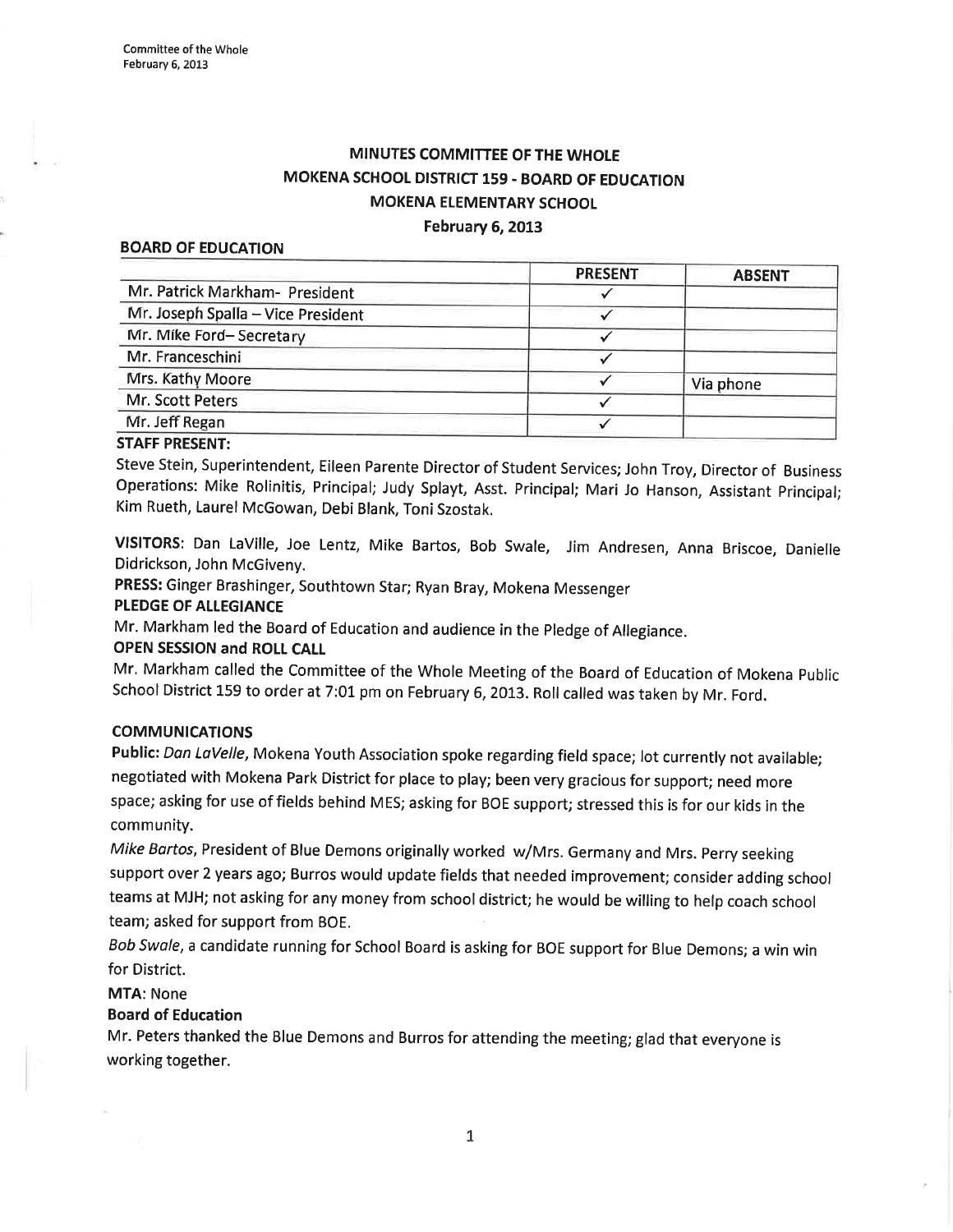Committee of the Whole February 6, 2013

## SUPERINTENDENT REPORT

- FOIA request a commercial inquiry; sent invoices from last 6 months<br>• Thank you to chiropractic group for GRIFF<br>• Lockdown Drills wont very very will
- 
- was present; Lockdown Drills went very, very well; unannounced drills held in all 3 buildings; police department<br>was present; thanked MPD for assistance.

### PRINCIPAL REPORTS

- Mrs. Hanson (MJH) presented to BOE:<br>• Lincoln Way East came to meet with 8<sup>th</sup> Grader students on 1/29/13
- Lincoln Way East came to meet with 8<sup>th</sup> Grader students on 1/29/13<br>• Incentive Activity was held on 1/25/13- PTA provided a jumpie, concession stands opened<br>• Boys Basketball Team lost
- 
- Girls Volleyball Team still playing; Regionals coming up
- Valentine's Dance will be 2/8 from 7-9 pm
- Solo Ensemble Contest will be held Liberty Junior High on 2/9  $\bullet$

- **Students and staff amazed by Tim Hanning and the ProKids show; discussed the importance of Students and staff amazed by Tim Hanning and the ProKids show; discussed the importance of honesty, courage, doing right thing: di** honesty, courage, doing right thing; discussed character traits using magic
- Teachers and administration discussed winter benchmark data; formed new intervention groups o
- 
- Teachers and administration discussed winter benchmark data; formed new intervention groups<br>• Behavior Committee met to continue planning positive behavior program for next year<br>• Safety Committee members from MES discus
- $\bullet$ Mr. Stein presented • School Improvement Team discussed grade level goals; how to make them part of school culture<br>Mr. Stein presented on behalf of Mr. Melnyczenko (MIS) to BOE:<br>• Held an assembly for St. Jude's Math a Theny and June 10 de
- 
- Held an assembly for St. Jude's Math-a-Thon; goal to raise \$5,000, school will receive a no<br>homework night: if they raise \$10,000 staff will voluntaant view. will be treated movie night; if they raise \$10,000 staff will volunteer to be human sundaes and winning room<br>ed movie and pizza party; since 2006 MIS has raised over \$50,000 for St. Jude's.

### BWP PRESENTATION

Mr. Mullins presented to the community and the BOE the Superintendent Leadership Profile report: administration. Summarized are four descriptors. Mr. Mullins stressed that these are perceptions of the staff and

- Strengths of District educators have long tenure; well kept facilities; extremely low tax rate; strong administrative team and organizations; great kids; collaborative process
- Concerns Financial status; staff stability; inexperience of school board; District #843 pulling out; all day Kindergarten. need to long and short strategic planning; technology is declining at rapid rate; residency issue; lost
- 
- Skills Wanted working well with kids; backbone in decision making; an extensive list<br>Other things able to manage change; tech savvy; knowledge of common core; ability to stabilize<br>District

The detailed report will be emailed to the BOE for further review.

## INFORMATION REPORTS

**FINANCE** Mr. Troy presented to the BOE:<br>• RFP for auditing services. Our current contract expires this year. He invited the BOE to be part of the interviewing process. The Bid will be posted after this meeting; bid opening is March 13, 2013 in District office at 2 pm.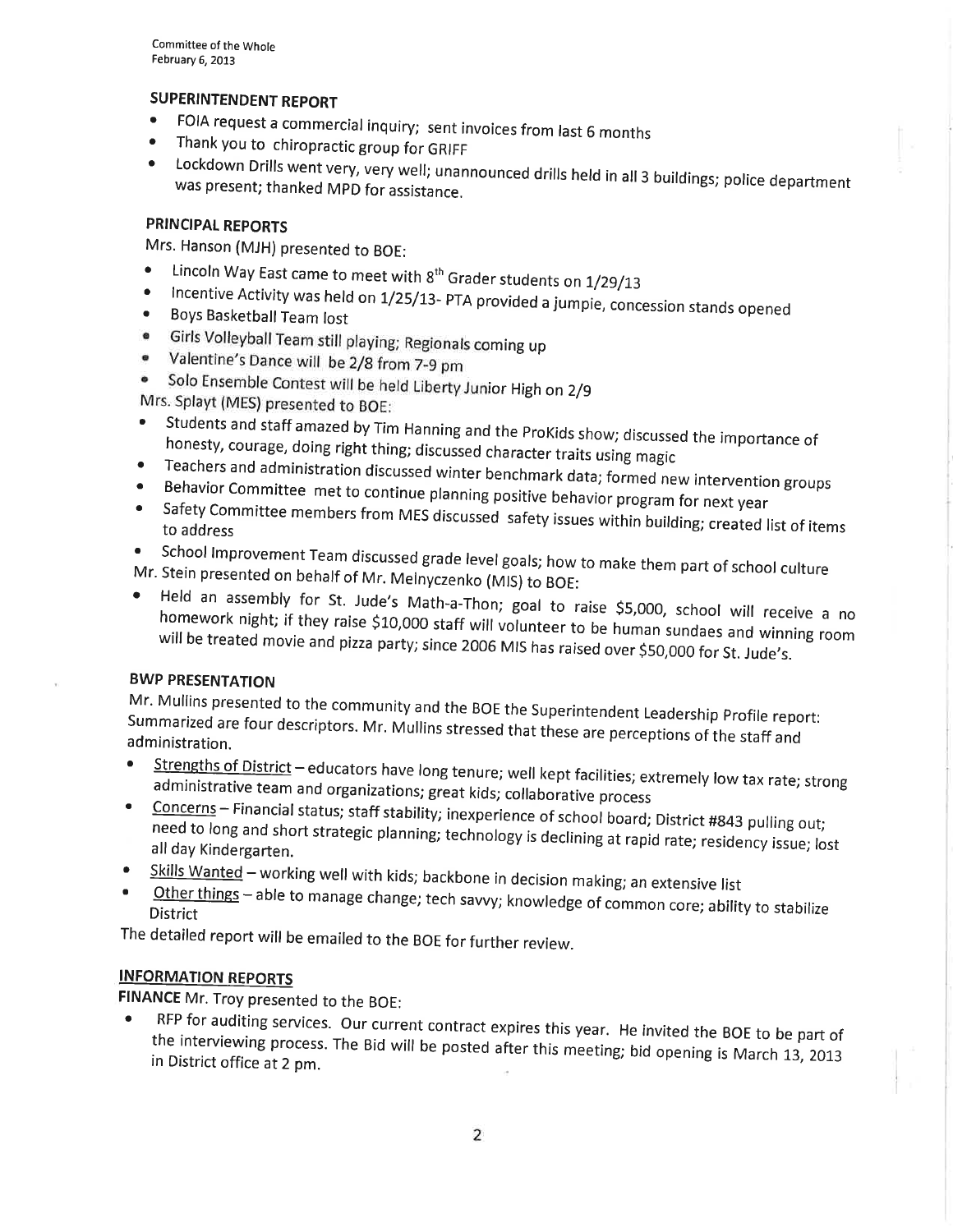- . <sup>A</sup>resolution for "Adopting an Amendment to the Mokena School District 159 Retirement Plan"; 4038 policy will allow the employee to take out a loan; will have no financial impact on District. This resolution will be brought for action next meeting.
- Mr. Stein stated all Fees will need approval prior to Kindergarten registration.
- . Registration fees, transportation fees, extracurricular fees
- Registration and extra-curricular fees will be voted on next meeting; fees will remain the same as this year; transportation will be presented as lnformation and discussion at next meeting; action on transportation will be March 6, 2013 prior to Kindergarten registration.

POLICY Mr. Stein presented Policy 3:30 General School Administration for first Read and for action this meeting. lt reflects current team structure.

### LINCOLN WAY SPECIAL EDUCATION MINUTES

Mrs. Moore reported to the BOE:

- o Third Annual Fundraiser 3/23 fashion and variety show
- Much discussion on transportation; setting up committee for transportation issues and concern for following year; renewing of leases etc.
- ¡ Advisory Committee to spearhead Director search

SPECIAL EDUCATION Mrs. Parente requested of the BOE:

• An addition to attorney list; due to the fact the district is taking back legal services from District #843 she is requesting that Robbins, Schwartz, Nicholas, Lifton, and Taylor, Ltd. be added to our attorney list; has a great relationship already with the firm.

Mr. Markham requested both law firms make a presentation at future Board meeting. Mrs. Parente agreed to contact both firms.

- o Posting of Special Ed positions; expressed the urgency to get this started in order to get the best candidates possible
- Mr. Markham asked BOE to give a nod of approval. They all agreed to post the positions needed.

CURRICULUM Mr. Rolinitis requested the District reinstate Spanish as part of the 8<sup>th</sup> grade curriculum; lf the District can maintain the same FTE, Spanish can be brought back as a subject and would be a break even in the budget.

Mr. Markham asked Mr. Rolinitis, in his opinion could this be done; and done well. Mr. Rolinitis responded "yes"! The Board agreed to move ahead with a Spanish teacher posting and reinstate Spanish in the curriculum.

### ACTION REPORTS

### Recommended Motion:

Mr. Franceschini moved to approve Policy 3:30-AP as presented. The motion was seconded by Mrs. Moore.

On Roll Call

Ayes: Mr. Ford, Mr. Franceschini, Mr. Markham, Mrs. Moore, Mr. Peters, Mr. Regan, Mr. Spalla Nays: None **Abstain:** None MOTION CARRIED 7-O